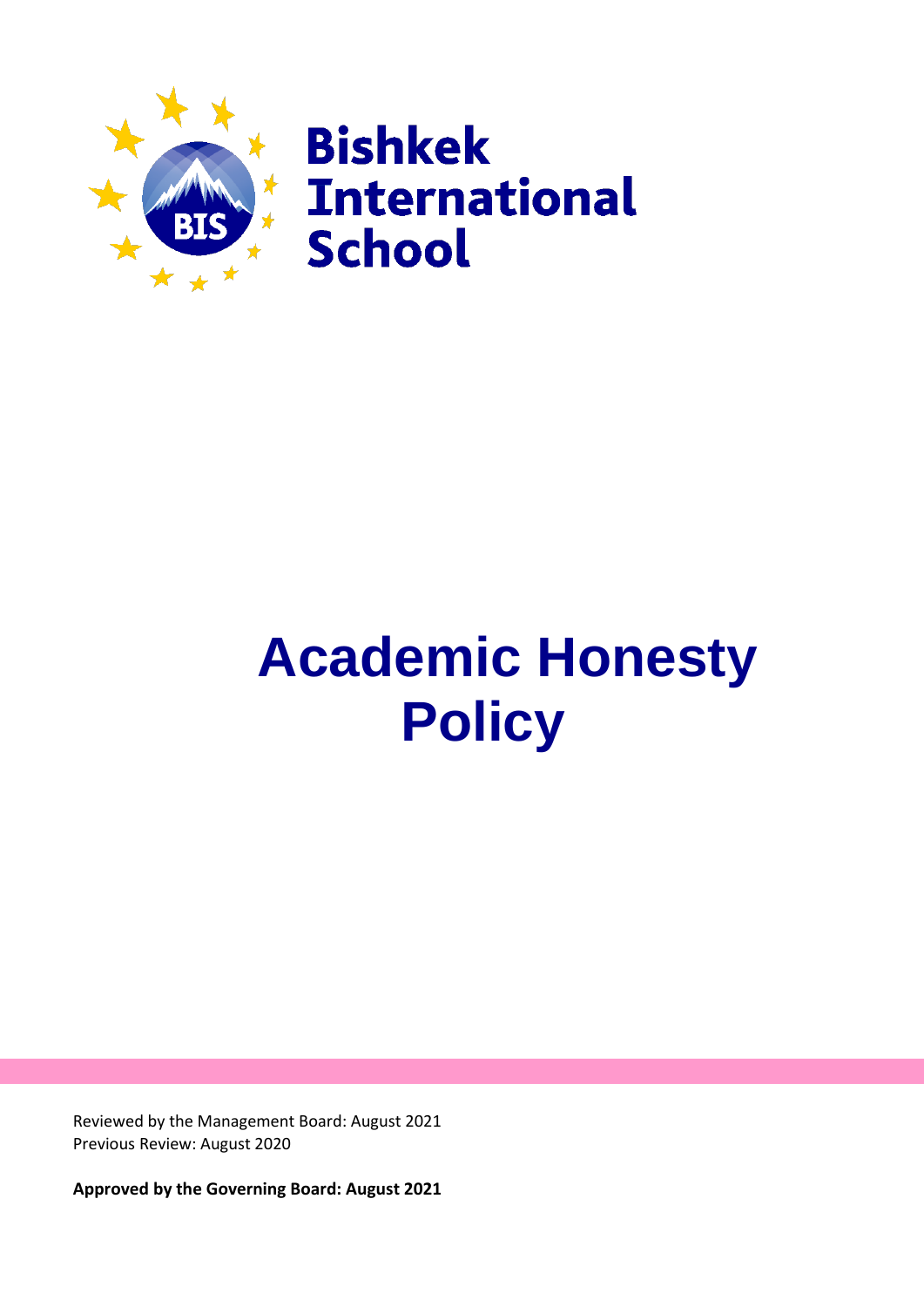# **Preface**

# **Mission, Policies, Handbooks and Regulations**

The Mission of Bishkek International School is to enable our students to:

- Develop their intellectual curiosity and achieve their academic, sporting and creative potential;
- Be confident in their abilities and respectful of others;
- Learn about local and global issues and prepare to tackle common

challenges. In a school which:

- Delivers and celebrates excellent teaching for internationally accredited education;
- Values diversity and inclusivity;
- Promotes the well-being of the whole school community;
- Contributes positively to development of the Kyrgyz Republic.

This policy is one of several policies, procedures and related documents that guide operations at Bishkek International School (BIS) and help to facilitate the achievement of our mission. The full list of relevant documents, prepared by the Management Board and approved by the Governing Board, comprises:

Policies:

- 1. Vision, Mission and Development Policy
- 2. Admissions Policy
- 3. Learning Diversity and Inclusion Policy
- 4. Language Policy
- 5. Academic Honesty Policy
- 6. Assessment Policy
- 7. Health & Safety Policy
- 8. Child Protection Policy
- 9. Educational Visits Policy
- 10. Ethics Policy
- 11. Environmental Policy
- 12. Accounting Policy

#### Handbooks:

- 1. Staff Handbook
- 2. Parents & Guardian Handbook
- 3. Student Handbook

All Governing Board members and all staff must be aware of each of these documents and their contents. All policy documents and handbooks are available to students and parents/guardians via the BIS website or provided in PDF form to parents/guardians on request. All policy documents and handbooks are reviewed and revised by the Management Board every year, normally in April/May for approval by the Governing Board in June for the following academic year. All students, parents and staff are invited to send comments and suggest any changes to the Management Board at any time before the end of April each year for consideration for policies/handbooks for the next academic year.

Overall Governance of BIS is guided by the legal charter and various internal regulations. These are:

- 1. Legal Charter of 'Bishkek International School'
- 2. Regulations of the Governing Board
- 3. Regulations of the Parents Association
- 1. Regulations of the Advisory Council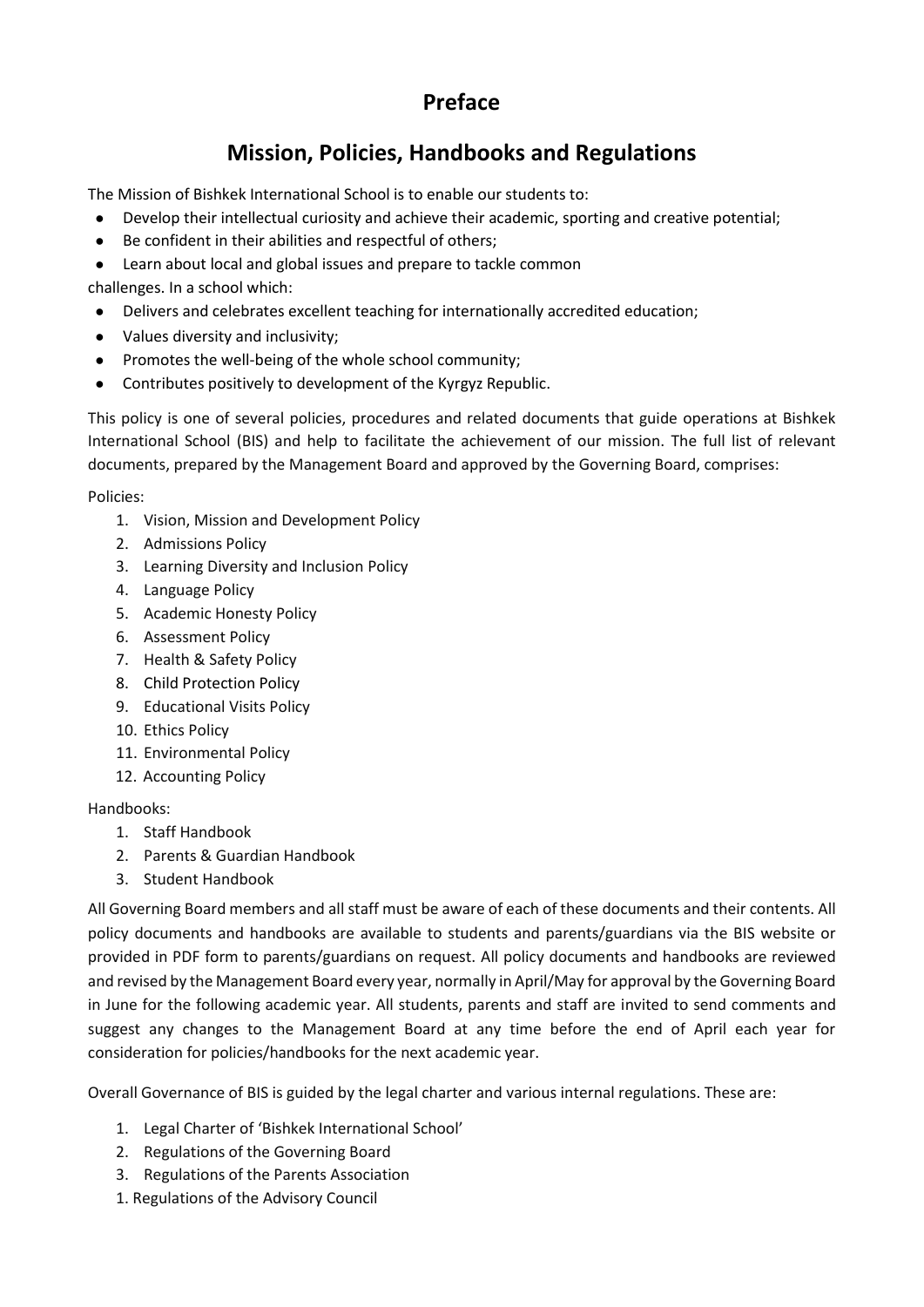# **International Baccalaureate**

BIS is an International Baccalaureate World School, offering the International Baccalaureate Diploma Programme (DP), the Middle Years Programme (MYP), and the Primary Years Programme (PYP). IB World Schools share a common philosophy and commitment to high quality, challenging, international education that BIS believes is important for our students. For further information about International Baccalaureate, see [www.ibo.org](http://www.ibo.org/)

#### **International Baccalaureate mission statement**

*"The International Baccalaureate aims to develop inquiring, knowledgeable and caring young people who help to create a better and more peaceful world through intercultural understanding and respect. To this end the organization works with schools, governments and international organizations to develop challenging programmes of international education and rigorous assessment. These programmes encourage students across the world to become active, compassionate and lifelong learners who understand that other people, with their differences, can also be right"*

#### **International Baccalaureate Learner Profile**

The aim of all IB programmes is to develop internationally minded people who, recognizing their common humanity and shared guardianship of the planet, help to create a better and more peaceful world.

The IB learner profile represents 10 attributes valued by IB World Schools. We believe these attributes, and others like them, can help individuals and groups become responsible members of local, national and global communities.

- 1. *Inquirers*: Develop a natural curiosity that allows them to become lifelong learners.
- 2. *Knowledgeable*: They explore ideas of importance and dig deep into its meaning creating a balance of their learning.
- 3. *Thinkers*: They apply thinking skills that allow them to tackle complex problems in creative ways.
- 4. *Communicators*: They understand and can articulate information in confident, creative ways, including a second language.
- 5. *Principled*: Students are honest, fair, just and full of integrity. They strive to solve their own problems and to take responsibility for their own actions.
- 6. *Open-minded*: Students understand and embrace other cultures. They recognize and celebrate their own backgrounds and learn tolerance for others.
- 7. *Caring*: Students actively care about others and participate in active service.
- 8. *Risk-Takers*: Students are brave in the face of new challenges. They strive to take on new roles and to defend their own beliefs.
- 9. *Balanced*: Students understand the need to be emotionally, physically and mentally balanced. They strive for this in themselves and others.
- 10. *Reflective*: Students reflect on their own learning. They are able to adjust for weaknesses and strengths.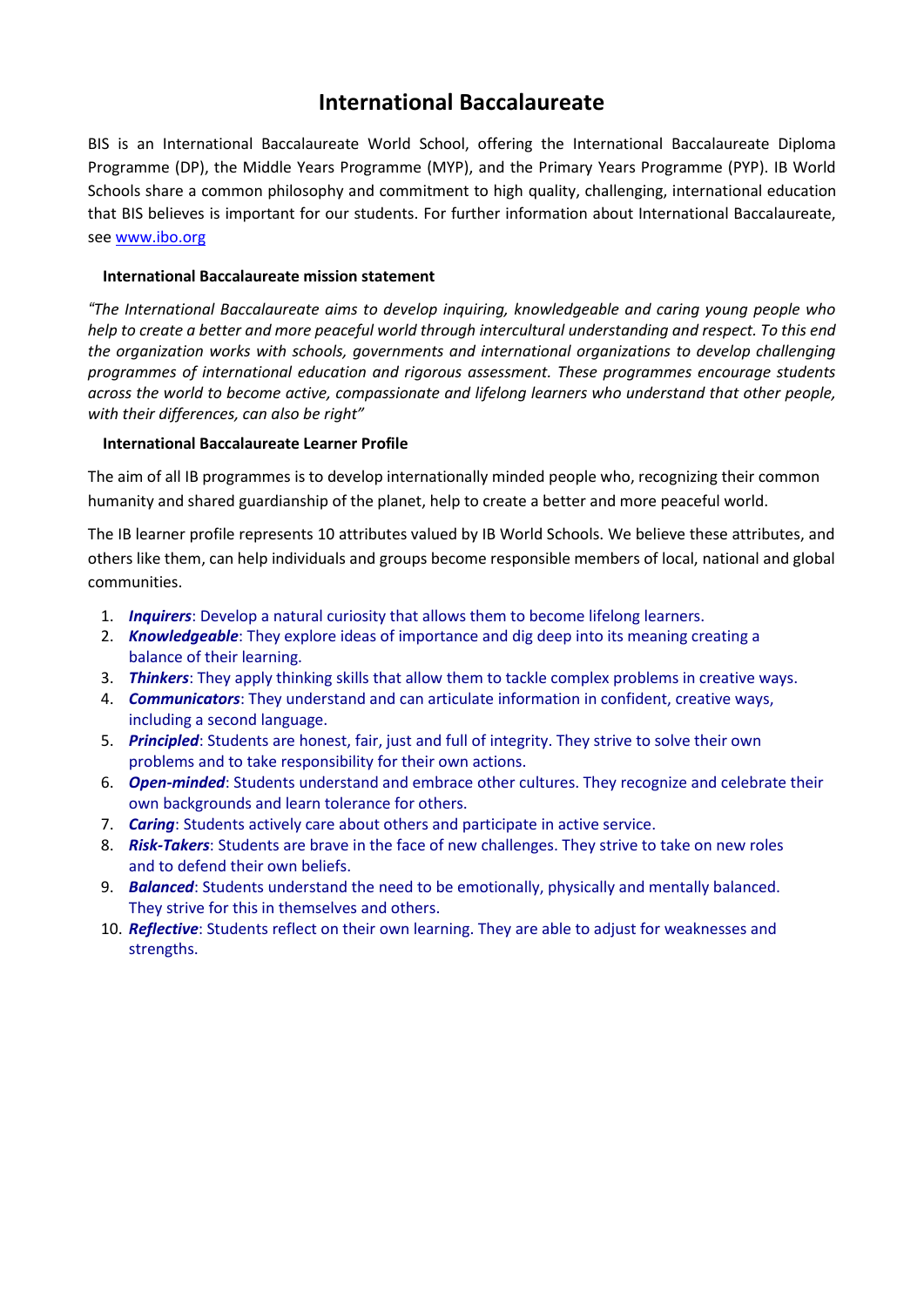# **Contents**

| $\label{eq:1} \mbox{Introduction} \,\, \ldots \,\, \ldots \,\, \ldots \,\, \ldots \,\, \ldots \,\, \ldots \,\, \ldots \,\, \ldots \,\, \ldots \,\, \ldots \,\, \ldots \,\, \ldots \,\, \ldots \,\, \ldots \,\, \ldots \,\, \ldots \,\, \ldots \,\, \ldots \,\, \ldots \,\, \ldots \,\, \ldots \,\, \ldots \,\, \ldots \,\, \ldots \,\, \ldots \,\, \ldots \,\, \ldots \,\, \ldots \,\, \ldots \,\, \ldots \,\, \ldots \,\, \ldots \,\, \ldots \,\, \ldots \,\,$ |
|-----------------------------------------------------------------------------------------------------------------------------------------------------------------------------------------------------------------------------------------------------------------------------------------------------------------------------------------------------------------------------------------------------------------------------------------------------------------|

## <span id="page-3-0"></span>**1 Introduction**

Academic honesty is an integral part of the BIS culture at all levels of the school and applies to all members of the community, including governors, staff, students, and parents. For the IB Diploma and MYP Programmes and for Cambridge IGCSE, academic honesty is taken extremely seriously by both the accrediting organisations and by BIS. Failure of any student to meet the standards set in this area will result in failure to achieve a grade in assessments and therefore failure to complete their course.

This Academic Honesty Policy draws heavily on the IBO publication ['](https://www.ibo.org/globalassets/digital-toolkit/brochures/academic-honesty-ib-en.pdf)*[Academic Honesty in the IB Educational](https://www.ibo.org/globalassets/digital-toolkit/brochures/academic-honesty-ib-en.pdf)  [Context'](https://www.ibo.org/globalassets/digital-toolkit/brochures/academic-honesty-ib-en.pdf)*[, August 2014.](https://www.ibo.org/globalassets/digital-toolkit/brochures/academic-honesty-ib-en.pdf)It is recommended that staff and students read this document.

This policy also draws on the IB Learner Profile attributes to be 'Principled' and 'Reflective':

*Principled*: Students are honest, fair, just and full of integrity. They strive to solve their own problems and to take responsibility for their own actions.

*Reflective*: Students reflect on their own learning. They are able to adjust for weaknesses and strengths.

Academic honesty refers to:

- Submission of original and reliable work.
- Full acknowledgement of the original authorship and ownership of creative material.
- Protection of all forms of intellectual property, including forms of intellectual and creative expression, as well as patents, registered designs, trademarks, moral rights and copyright.
- Proper conduct of examinations according to rules set by IB and Cambridge International Examinations

The aims of this policy are to:

- Promote a culture that actively encourages academic honesty.
- Enable students to understand what constitutes academic honesty and dishonesty.
- Enable students to accurately acknowledge the ideas and work of others.
- Provide guidance on the review and investigative process for academic honesty.
- Make clear the consequences of misconduct.

All students and staff must fully adhere to the Academic Honesty Policy at all times as it applies to all assignments, ranging from simple homework to formal assessments.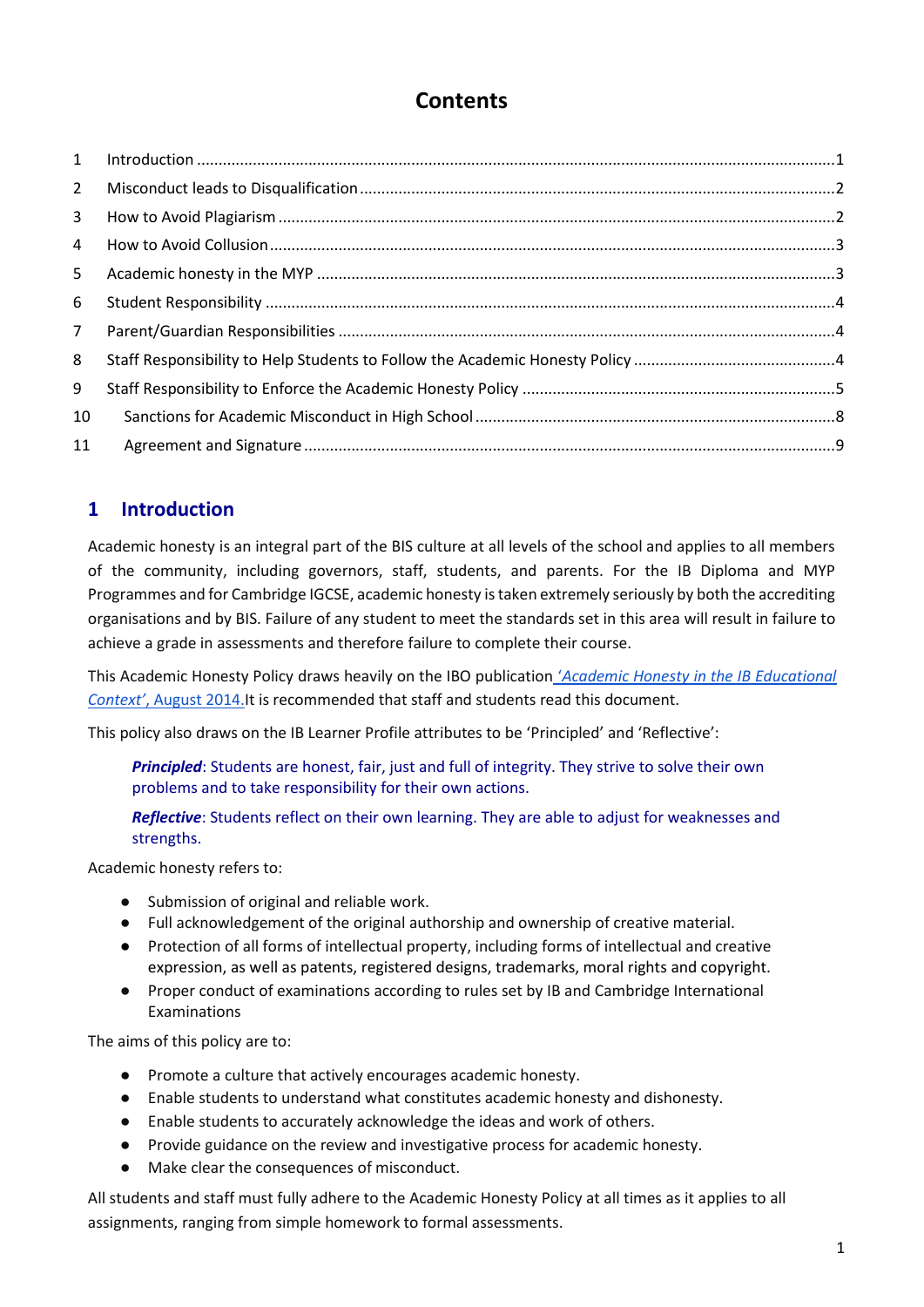This policy is reviewed and updated at least annually. Review is conducted by the BIS Management Board and Programme Coordinators. Governing Board approval is required for any changes to the policy.

## <span id="page-4-0"></span>**2 Misconduct leads to Disqualification**

Misconduct is any behaviour that may lead to any student gaining an unfair advantage in any assessment. Misconduct, can lead to disqualification from the Diploma Programme and/or Cambridge IGCSE examination, which includes any of the following practices:

- **Plagiarism**: The representation of the ideas or work of another person as your own idea or work;
- **Collusion**: Supporting misconduct by another student, e.g.: allowing your work to be copied or submitted for assessment by another person;
- **Making up data** for an assignment;
- **Duplication of work**: Submitting the same work for different parts of the diploma, e.g.: for both the Extended Essay and an internal assessment in a subject area;
- **Falsifying a CAS record;**
- **Misconduct during an exam**, including:
	- Failure to comply with the instructions of staff responsible for the examination;
	- Possession of unauthorised material or attempting to refer to such material (mobile phone, notes, unauthorised calculator, unauthorised software, etc.);
	- Attempting to disrupt the exam or distract another student;
	- Copying the work of another student;
	- Including offensive material in a script;
	- Impersonating another student;
	- Stealing examination papers;
	- Disclosing or discussing the content of an examination paper with a person outside the immediate community within 24 hours after the examination.

## <span id="page-4-1"></span>**3 How to Avoid Plagiarism**

Plagiarism is taking another person's work, writing, artwork, graphics, music, data or ideas and presenting them as your own. If a student fails to acknowledge the sources that they use in creating their work, this is plagiarism. Any plagiarism which is discovered will lead to a discipline process (found in the following sections), and, in the case of the Diploma Programme, may lead to disqualification.

Quoting other people's work is allowed provided students use quotation marks and references correctly. Paraphrasing is allowed, by using your own words to present someone else's idea, but students must clearly acknowledge the source used by referencing according to the Modern Languages Association (MLA) or the American Psychological Association (APA) styles. The easiest way to avoid plagiarism is to honestly, accurately and clearly acknowledge all material used to produce your work. Acknowledgement may be by reference in the body of the text and/or in footnotes and in a bibliography at the end.

All ideas and work of other persons must be acknowledged. This includes, but is not limited to:

- Reference to all books, journals, websites, and any other electronic media used;
- Reference to sources of all photographs, film, dance, music, performance or visual arts, maps, illustrations, software, data, graphs, audio-visuals, and other ideas used;
- Reference to the source of any material that is paraphrased;
- Use of quotation marks and references for all passages that are quoted verbatim from someone else's work.

BIS accepts both the Modern Languages Association (MLA) style system to acknowledge sources, as described here[: https://www.mla.org/MLA-Style](https://www.mla.org/MLA-Style) and the American Psychological Association (APA) style system[: https://apastyle.apa.org/. A](https://apastyle.apa.org/)ny assignment submitted for assessment must be internally consistent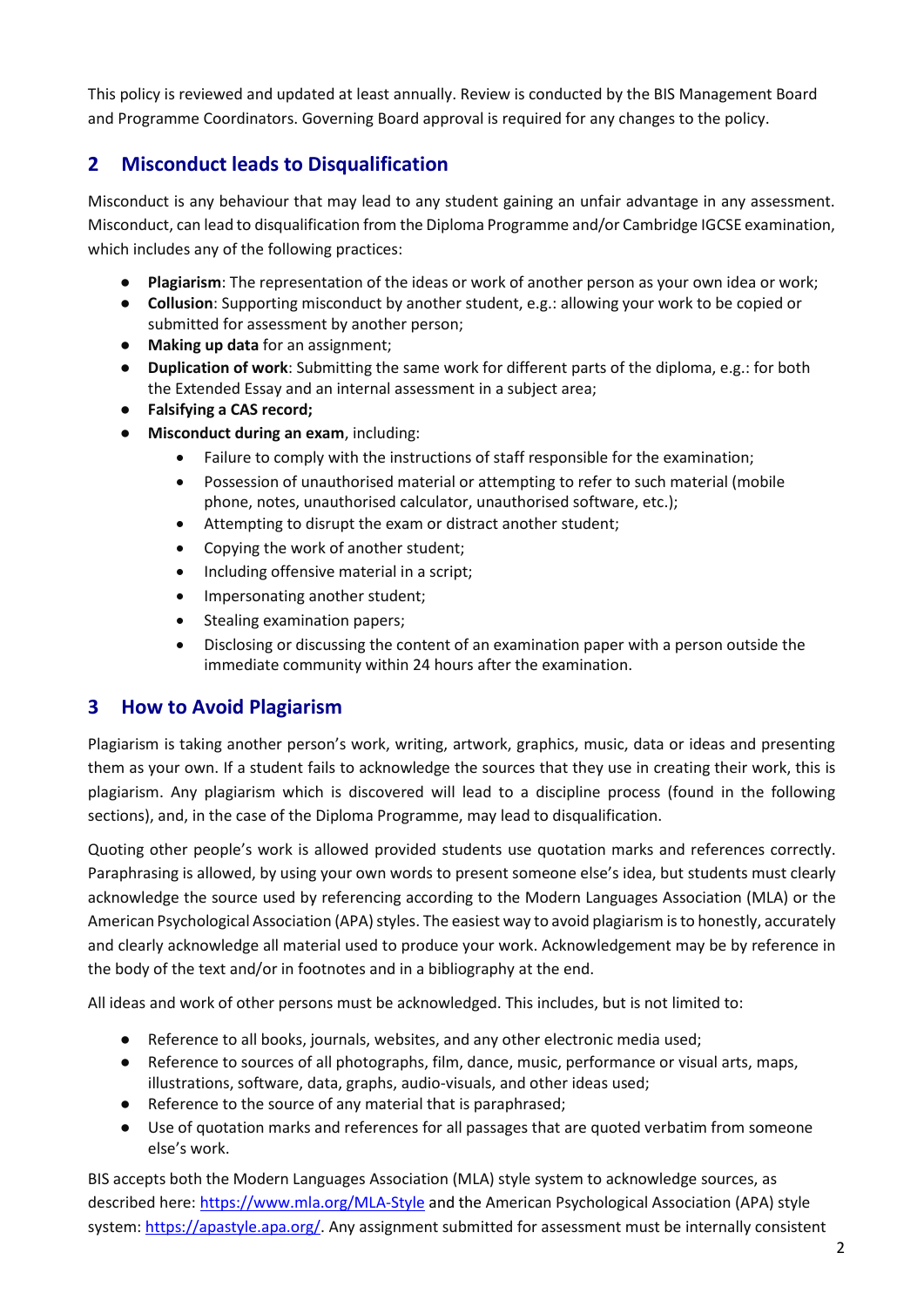and use only the MLA style OR the APA style to acknowledge sources.

If a student is in any doubt about how to correctly use the MLA system or the APA system, they should seek clarification from the Librarian or the Extended Essay Coordinator.

## <span id="page-5-0"></span>**4 How to Avoid Collusion**

Students are often permitted and sometimes encouraged to work together with other students i.e.: to collaborate. However, any final written individual assignment must be produced independently, even if work is based on the same data. This means that when students submit an individual assignment the introduction, content, data representation, conclusion and abstract or summary must be written in their own words. It must not be the same as another student's work even if students have worked together on one project. Presenting the same work or very similar work is collusion and will be penalised.

Even when students have not worked with another student on a project, if they allow their own independent work to be copied and/or presented by another student for assessment this is collusion and will be penalised.

#### **4.1 Use of online translation tools**

Students are often asked to write in a language other than their primary language. Whilst students are encouraged to use dictionaries, thesauruses and other word reference materials to help them express their ideas in the target language, they should construct the main body of the text themselves. The use of online translation tools to translate whole texts is a breach of academic honesty as students are not expressing themselves in the target language using their own words. Presenting work that has been translated in its entirety (or piecemeal, section by section) will be penalised. The consequence of submitting translated work will be determined by the professional judgement of the classroom teacher; possible consequences include students redoing the work under supervision or, for repeat occurrences in assessed work, no grade being awarded.

## <span id="page-5-1"></span>**5 Academic honesty in the MYP**

As set out in '*MYP: From principles into practice'* (IBO: 2014), students in the MYP should be introduced to the meaning and significance of concepts related to academic honesty, in particular academic honesty and authenticity. Students must at least be made aware that forms of intellectual and creative expression (e.g. works of literature, art or music) must be respected and are normally protected by law.

Skills such as citing and referencing should be introduced as ATL skills to students in the MYP. The minimum information required in the MYP for identifying sources includes the name of the author, date of publication, title of source, and page numbers, as applicable.

MYP students who do not adhere to expectations of academic honesty in their work will be penalised. For first offences, the teacher will discuss the importance of academic honesty with the student, invite them to re-do the work in question and inform the MYP coordinator. The student should be warned that repeat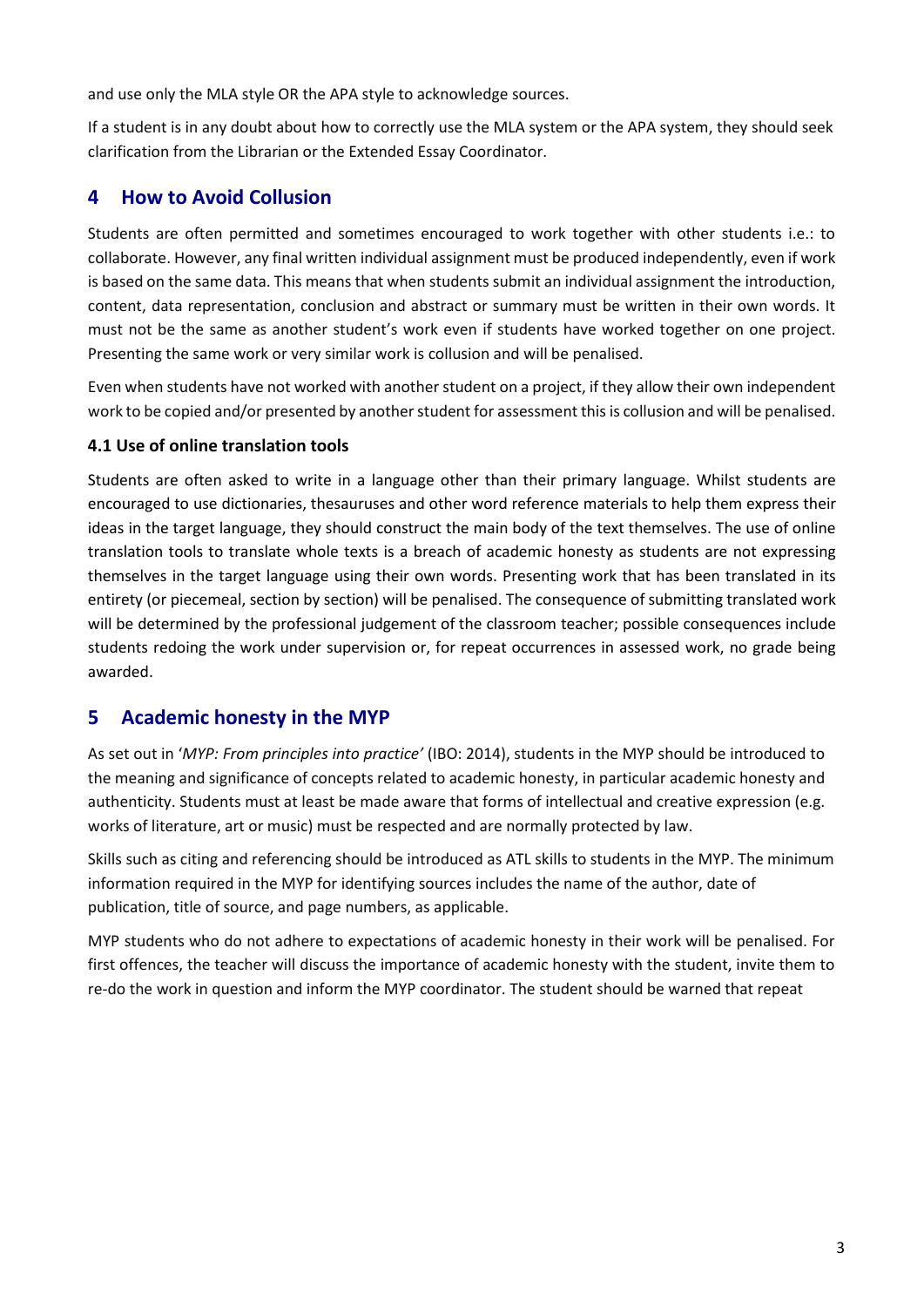offences may result in a grade of 0 for the work in question and an email to parents. In cases where students repeatedly do not adhere to academic honesty expectations, a meeting may be arranged with the student, their parents and the MYP coordinator to discuss the issue and subsequent sanctions to be implemented.

## <span id="page-6-0"></span>**6 Student Responsibility**

#### **All students must:**

- 1. Only submit their own personal authentic work for assessment. For example, work produced by the student in other languages and translated into the target language solely using an online translation tool should not be submitted.
- 2. Understand the difference between collaboration and collusion and not present work arrived at through a process of collusion.
- 3. Not make up (fabricate) any data for an assignment.
- 4. Review their work before submission to identify any text, data, photographs, software and other material which requires acknowledgement.
- 5. Always fully acknowledge the ideas and words of others using the APA or MLA referencing system.
- 6. Comply with all internal school deadlines for assignments.
- 7. Prove that all pieces of work are their own, and are not plagiarised, if a staff member suspects any academic dishonesty.
- 8. Accept any staff decision regarding authenticity of the assignment if they are unable to prove originality of the assignment to the satisfaction of the DP Coordinator.
- 9. Obey the rules relating to proper conduct of examinations.

#### **All IB Diploma students must:**

- 1. Sign the official cover-sheet for each submitted assignment to indicate that the work is authentic and accept that no changes can be made to the assignment after signing this sheet.
- 2. Only provide honest and accurate accounts of CAS and other activities.
- 3. Not submit the same work for different parts of the Diploma e.g.: for both the Extended Essay and an internal assessment in a subject area.
- 4. Understand that Academic Honesty can be checked at any stage, including standard review by antiplagiarism software used by the IBO after submission of assignments
- 5. Understand that not only is academic honesty the best approach for life, it is also in their own interest to avoid any risk of being found guilty of misconduct and possible disqualification from the Diploma Programme.

## <span id="page-6-1"></span>**7 Parent/Guardian Responsibilities**

#### **For the Diploma Programme**

Parents/Guardians are responsible to read and understand this policy and to sign their agreement with the policy before their child enters the Diploma Programme. For students in the programme, parents/guardians are responsible to encourage adherence to the policy and to support BIS in implementing the policy throughout the Diploma Programme.

#### **For the MYP and IGCSE Programmes**

Parents/Guardians of MYP and IGCSE students can provide support by encouraging them to ask their teachers for advice if they are having difficulties with their work, understanding the requirements of the MYP or IGCSE, and what is expected of students in terms of academic honesty, and ensuring that the student is responsible for their own work.

## <span id="page-6-2"></span>**8 Staff Responsibility to Help Students to Follow the Academic Honesty Policy**

The first responsibility of staff is to help students avoid any academic misconduct.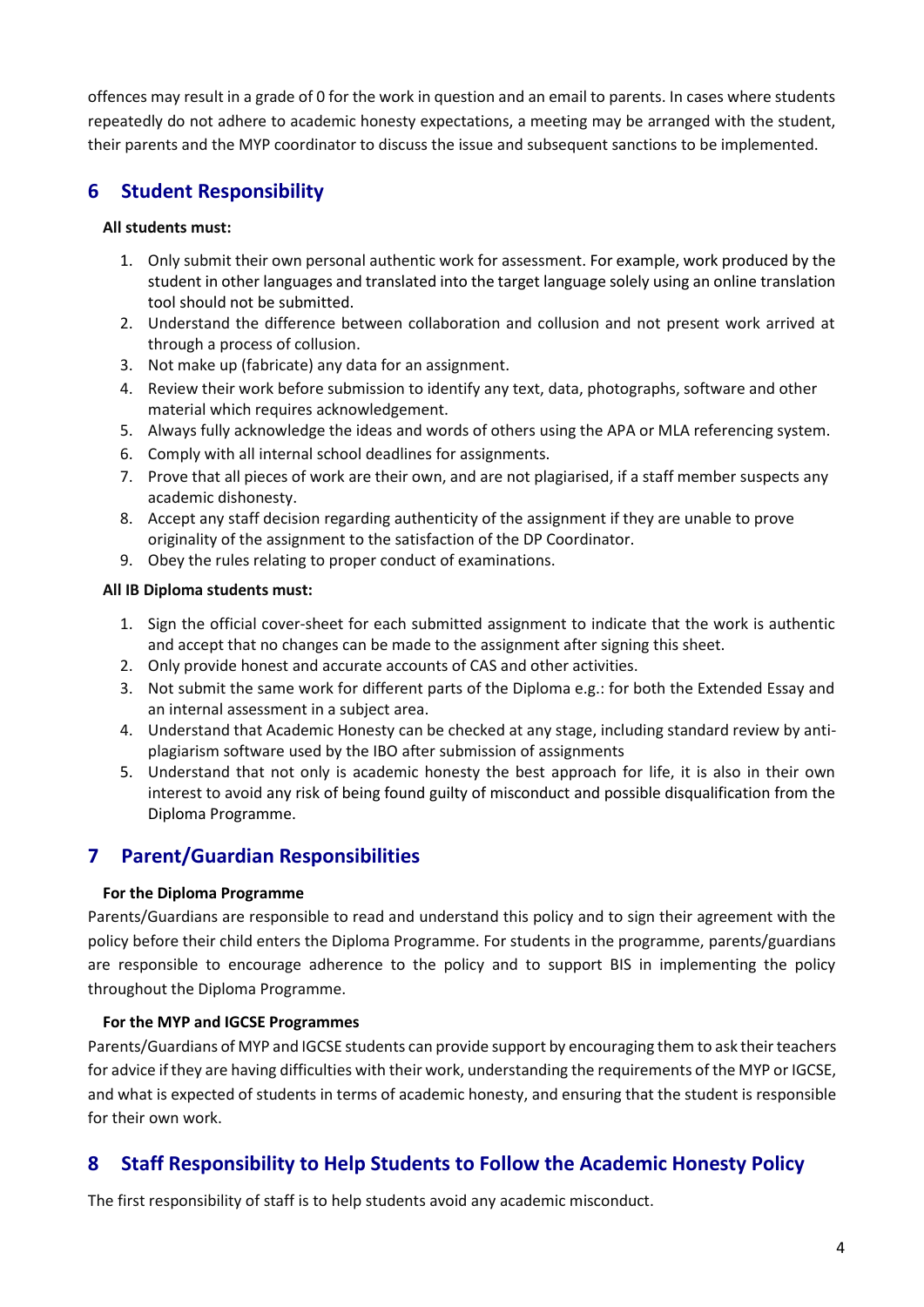- 1. The Diploma Coordinator, together with the Librarian and DP teachers, will provide students with:
	- A workshop on the Academic Honesty Policy to all DP students in the first month of their enrolment.
	- An Academic Honesty Policy review workshop for DP students every academic term, to answer questions about the policy and to clearly inform how misconduct will be investigated and the consequences of being found guilty of misconduct.
	- Instructions on 'Conduct of Examinations' prior to both internal and external exams and review them with students in a class about the exam process.
- 2. All DP teachers will ensure that:
	- All DP students fully understand the Academic Honesty Policy.
	- The policy is consistently applied at all times, including any internal assignments.
	- Initial internal assignments are used to educate students on the Academic Honesty Policy, with a 'no- fault' process and no sanctions applied for internal assignments in the first month of the Diploma Programme.
	- They are good role models for students, including the correct use of MLA or APA citing conventions when providing any reference material to students.
- 3. All MYP and IGCSE teachers will ensure that:
	- Students understand the basic meaning and significance of concepts that relate to academic honesty, especially intellectual property and authenticity.
	- Students have opportunities to learn key ATL skills such as citing and referencing as part of their classroom studies
	- Students are given opportunities to make mistakes and learn from them so that they are well prepared for further studies.
	- They are good role models for students, including the correct use of MLA or APA citing conventions when providing any reference material to students.

## <span id="page-7-0"></span>**9 Staff Responsibility to Enforce the Academic Honesty Policy**

The second responsibility of staff is to ensure that all students are treated fairly and that the Academic Honesty Policy is enforced.

#### **9.1 Internal assignments in Middle/High School (which do not form part of any external IGCSE or Diploma Award)**

Internal assignments in MYP, IGCSE and DP (which do not form part of any external IGCSE or IB Diploma Award) include homework, classwork, and internal exams. For these assignments, staff must follow these steps:

- 1. Check assignments for authenticity, including:
	- Changes in writing style or work which is too mature, too free of errors or not reflective of a student's observed academic ability;
	- Evidence of plagiarism revealed by computer analysis of the text;
	- Data that may not be authentic;
	- Work that has already been submitted for another assignment.
- 2. In case of doubt about authenticity, the student is told about the concerns.
- 3. If the student agrees that the work is not their own, the work may be withdrawn and resubmitted if this is a first offence and there is time to resubmit. For subsequent offences, resubmission will not be allowed. In all cases, sanctions will be applied as described below for first, second and third offences.
- 4. If the student insists that the work is their own, the teacher will:
	- Report the concern about authenticity to the subject teacher and the relevant Programme Coordinator;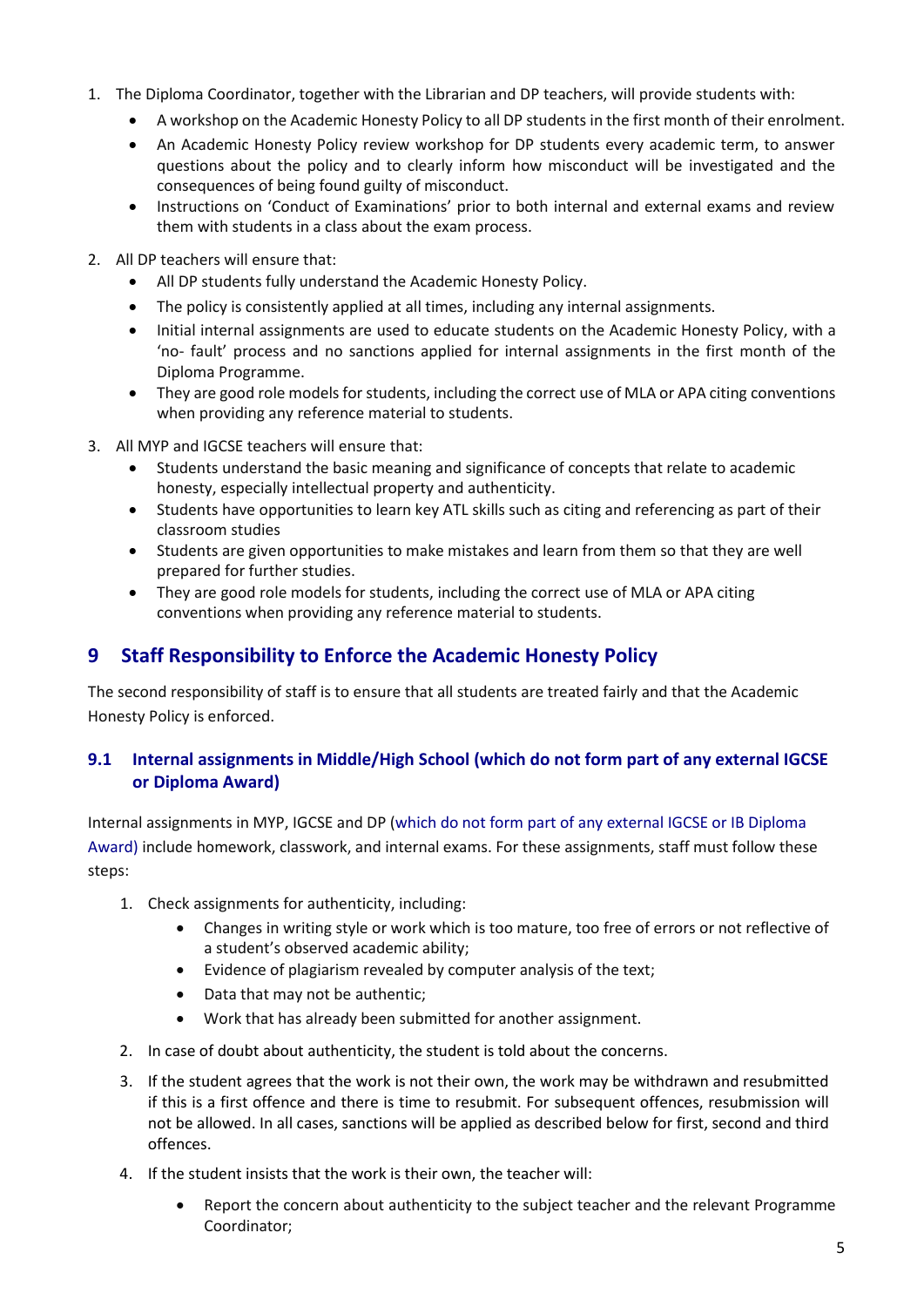- Provide a statement explaining why they doubt the authenticity of the work;
- Ask the student to provide evidence that the work is their own by providing evidence of corrected drafts, or work of a similar style or standard completed earlier;
- Provide all evidence to the relevant Programme Coordinator.
- 2. When evidence of suspected misconduct in assignments or exam conduct is received by the Programme Coordinator, the Coordinator will form a panel of up to 3 staff to review the evidence. The panel may interview the student and the teacher involved in assessment or invigilation.
- 3. In case the panel decides that the concern is valid and that the student has not proven authenticity (or appropriate exam conduct in case of exams) to the satisfaction of the panel, the panel will refuse to accept the work for assessment and implement the policy sanctions for first, second, or third offence.

#### **9.2 Assignments which will be assessed as part of the IGCSE or IB Diploma Awards**

Wherever possible, any assignments to be submitted for assessment as part of the IGCSE or IB Diploma Award are first checked for authenticity before submission for assessment.

Staff must:

- 1. Check assignments for authenticity, including:
	- Changes in writing style or work which is too mature, too free of errors or not reflective of a student's observed academic ability;
	- Evidence of plagiarism revealed by computer analysis of the text using Turnitin;
	- Data that may not be authentic;
	- Work that has already been submitted for another assignment;
	- Accuracy of CAS records.
- 2. Use the Turnitin programme to fully check all major assignments, including final versions of the Extended Essay and the TOK essay.

When a staff member is concerned about authenticity for any reason, the following steps are taken:

- 1. The student is told that there are doubts about the authorship of their work.
- 2. If the student agrees that the work is not their own and if the cover sheet has not yet been signed by the student, the work can be redone and resubmitted if this is a first offence and there is time to resubmit. If there is insufficient time or this is not the first offence, resubmission will not be allowed.
- 3. If the student insists that the work is their own, the teacher will:
	- Report the concern about authenticity to the subject teacher and the relevant Programme Coordinator.
	- Provide a statement explaining why they doubt the authenticity of the work;
	- Ask the student to provide evidence that the work is their own by providing evidence of corrected drafts, or work of a similar style or standard completed earlier;
	- Provide all evidence to the relevant Programme Coordinator.
- 4. When evidence of suspected misconduct in assignments is received by the relevant Programme Coordinator, the Coordinator will form a panel of 3 staff (normally including the Director of Studies and the other High School Programme Coordinator) to review the evidence. The panel may interview the student and the teacher involved in assessment or invigilation.
- 5. In case the panel decides that the concern is valid and that the student has not proven authenticity to the satisfaction of the panel, the panel will:
	- Allow one chance to revise and resubmit the work, provided it is completed in time to be reviewed again internally and then (if approved) submitted to the external examination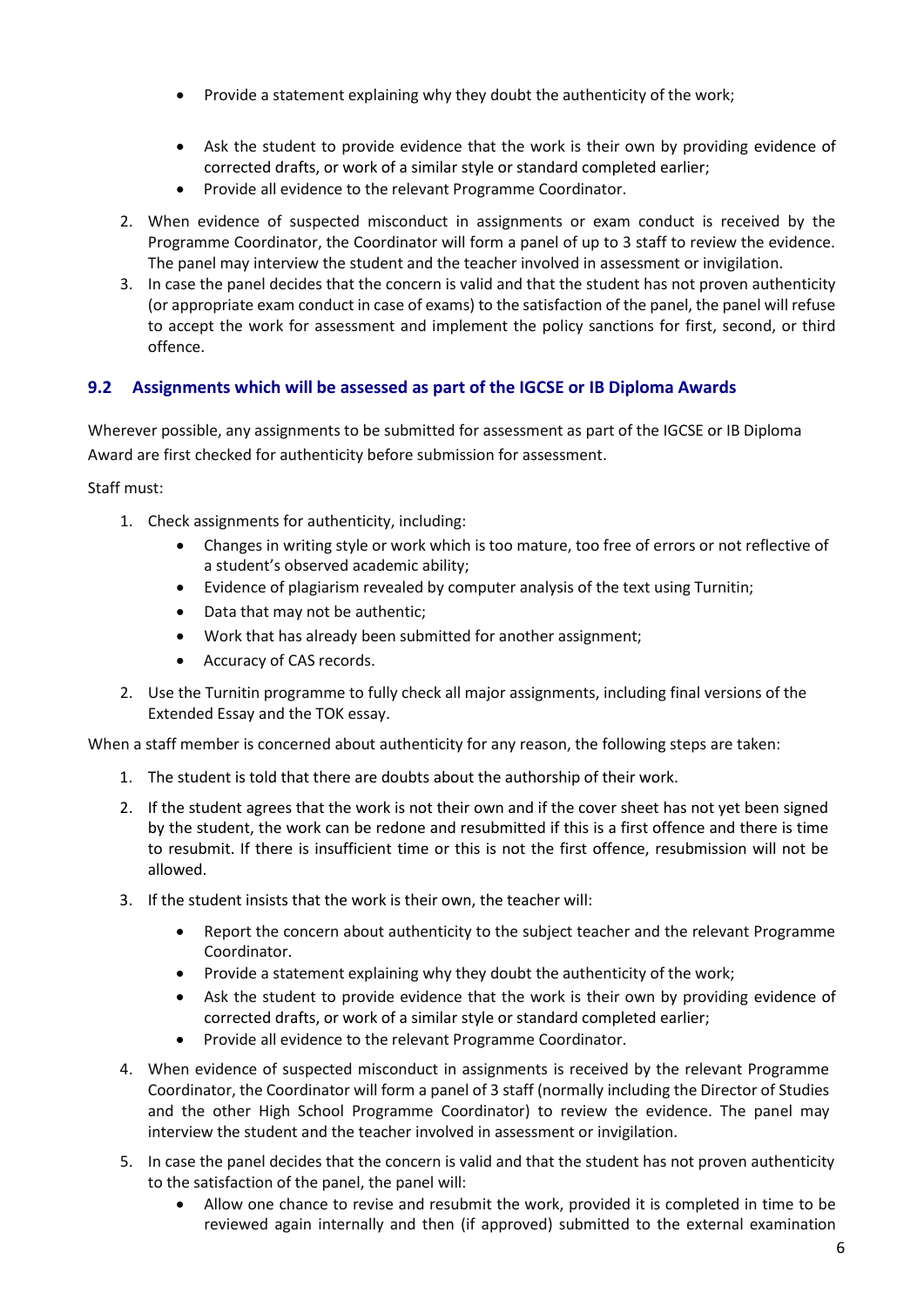body;

- In case of insufficient time at first submission, or in case of unproven authenticity at second submission, the following action will be taken:
	- If the amount of plagiarism is minimal, zero marks will be awarded for the assessment component, but a grade will still be awarded for the subject. This is referred to as 'Academic Infringement';
	- If plagiarism is significant in the IB Diploma (i.e. not minimal) the assignment will be given an 'F' grade, resulting in no grade being awarded for the subject concerned. This automatically means that no Diploma can be awarded.
- 6. The student may only dispute this grade by appealing to the relevant examination body directly.

In case academic dishonesty is detected after a student's work has been accepted or submitted for assessment to the external examination body, for the DP, the DP Coordinator will inform the IB Curriculum and Assessment (IBCA) office with information about the student and the academic dishonesty that has been detected. For IGCSE, the IGCSE Coordinator will inform Cambridge International Assessment Education, in accordance with their protocol

#### **9.3 Investigations overseen by the International Baccalaureate Organization**

Investigations by the IBCA take place in any of these cases:

- 1. The Diploma Coordinator informs IBCA that misconduct may have taken place during an exam.
- 2. An external examiner suspects misconduct and provides evidence to justify his or her suspicion.
- 3. An IB member of staff identifies examination material that may or may not be the authentic work of a student and provides evidence to justify his or her suspicion.

**When misconduct is suspected during an IB Diploma exam** the investigation may take the following form:

- 1. The student will be allowed to complete the exam in order to minimise disruption.
- 2. The exam invigilator will immediately inform the Diploma Coordinator, who will inform the Director of Studies and Head of School as soon as possible.
- 3. The Diploma Coordinator will begin an investigation as soon as the exam ends. This will include interviewing the student and taking written statements from everyone involved, including the student.
- 4. The student's parents/guardians will be contacted if the student is under 18 years old. For students of 18 or older, parents will be contacted if the student agrees.
- 5. Full written statements will be submitted to the relevant section of the IB and shared with the student and their parents/guardians.
- 6. The student will be allowed to complete all other exams in that Diploma session.
- 7. The IB will make the final decision about possible consequences, based on the written statements.

#### **When misconduct is detected by an external examiner (outside BIS) or by an IB member of staff,** the investigation may take the following form:

- 1. The head of examinations administration will inform the Diploma Coordinator in BIS that a student is being investigated for suspected misconduct.
- 2. The Diploma Coordinator informs the Director of Studies and Head of School that a student is being investigated.
- 3. Notification to the student and parents/guardians and investigation of possible misconduct normally takes place immediately but may be delayed until after the last written examination taken by the student, as decided by the Head of School, Director of Studies and Diploma Coordinator.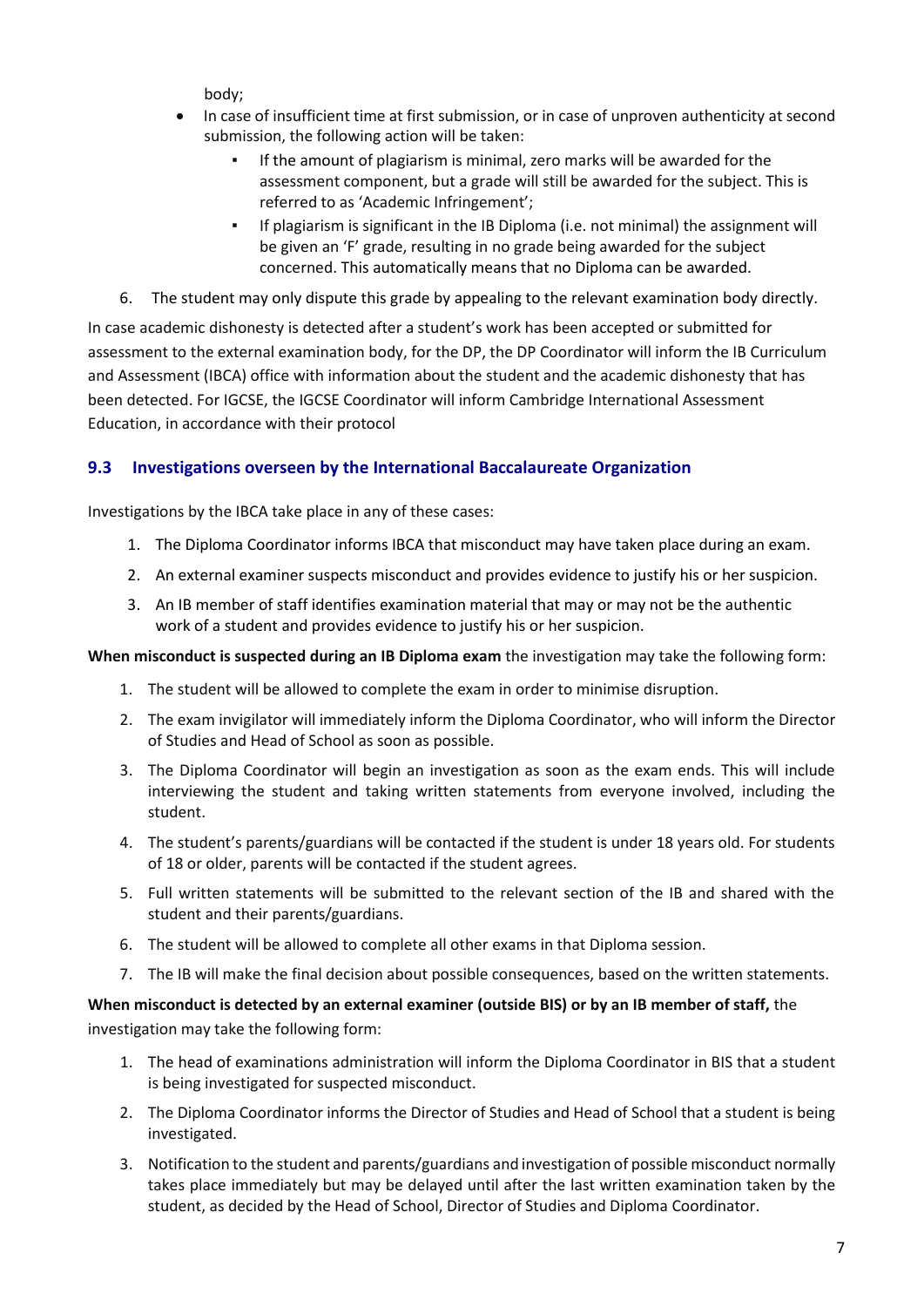- 4. The student's parents/guardians are informed by the Head of School for all students under 18 years old. Parents of older students will be informed if this is agreed with the student.
- 5. The conduct of the investigation is decided by the Diploma Coordinator but normally includes:
	- Giving the student with a copy of the Regulations, highlighting articles about misconduct.
	- An interview with the student, with a relative or friend in attendance, and at least two BIS staff members present.
	- The student's permission will be sought for a transcript of the interview to be taken and submitted to IBCA.
	- The student must be shown the evidence and be invited to present an explanation.
	- The student will be asked to provide a written statement explaining their position.
	- The student and their parents/guardians have the right to see evidence, statements reports and correspondence about the case, with due regard to protecting the identity of any informants.
	- The student must be given sufficient time to prepare a response to the allegation and their rights must be protected.
- 6. After full investigation, the Diploma Coordinator will provide IBCA with:
	- A statement from the student;
	- A statement from the subject teacher or extended essay supervisor;
	- A statement from the Diploma Coordinator;
	- A summary of an interview with the student about the allegation of misconduct.
- 7. After reviewing the information provided by the Diploma Coordinator, a decision is take by the IBCA.
- 8. If a student disagrees with the decision of the IBCA, and the student has new factual evidence to present to support their case, an appeal may be made to the final award committee within three months of the original decision.

## <span id="page-10-0"></span>**10 Sanctions for Academic Misconduct in High School**

#### **10.1 Sanctions for proven misconduct in internal assignments**

For all High School internal assignments, (excluding those assessed as part of the externally awarded IGCSE or Diploma Awards):

#### **First Offence in High School (any subject):**

- (i) First misconduct is noted in the student record and the student is given a written warning,
- (ii) The assignment must be repeated in accordance with the Academic Honesty Policy.
- (iii) Both the student and parents are notified in writing by the relevant Programme Coordinator.

#### **Second Offence in High School (any subject):**

- (i) Second misconduct is noted in the student record and the student is given a written, final warning.
- (ii) The student is given zero marks for the assignment.
- (iii) The student receives disciplinary consequences decided by the Head of School, Director of Studies and relevant Programme Coordinator, which may include additional exams, tests, coursework, and homework.
- (iv) Both the student and parents are notified in writing by the Head of School.

#### **Third Offence in High School (any subject):**

- (i) Third misconduct is noted in the student record with recommendation for expulsion from the IGCSE or Diploma Programme.
- (ii) No credit is given for the relevant course.
- (iii) The Head of School, relevant Programme Coordinator and Director of Studies decide together if there are any extraordinary circumstances which justify not excluding the student and make a